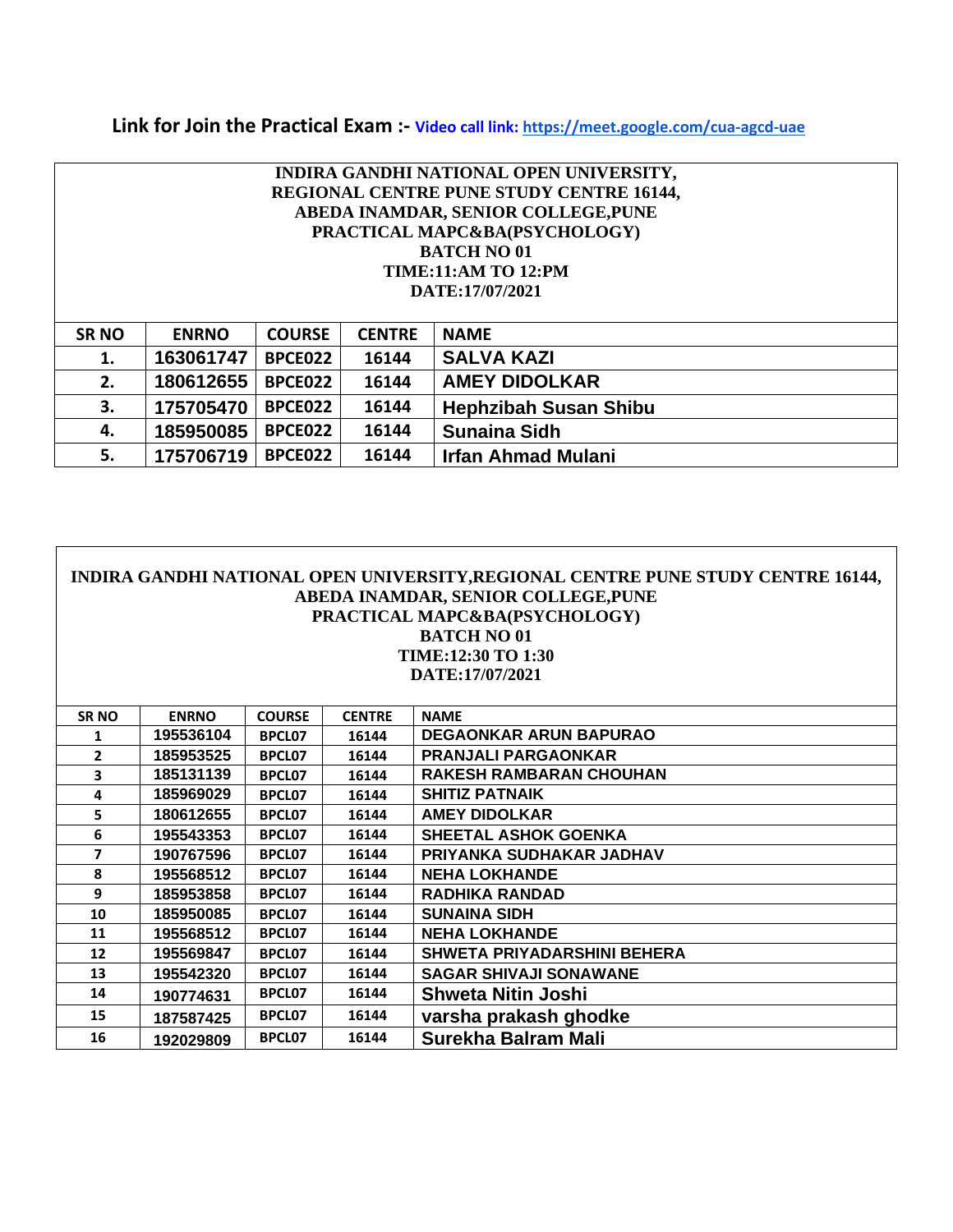| INDIRA GANDHI NATIONAL OPEN UNIVERSITY, REGIONAL CENTRE PUNE STUDY CENTRE |              |                |                |                                     |  |  |  |  |
|---------------------------------------------------------------------------|--------------|----------------|----------------|-------------------------------------|--|--|--|--|
| 16144,                                                                    |              |                |                |                                     |  |  |  |  |
|                                                                           |              |                |                | ABEDA INAMDAR, SENIOR COLLEGE, PUNE |  |  |  |  |
|                                                                           |              |                |                | PRACTICAL MAPC&BA(PSYCHOLOGY)       |  |  |  |  |
|                                                                           |              |                |                | <b>BATCH NO 01</b>                  |  |  |  |  |
|                                                                           |              |                |                | TIME:2 PM TO 3PM                    |  |  |  |  |
|                                                                           |              |                |                | DATE:17/07/21                       |  |  |  |  |
| PROGRAM                                                                   | <b>ENRNO</b> | <b>COURSE</b>  | <b>MCENTRE</b> | <b>NAME</b>                         |  |  |  |  |
| 1.                                                                        | 185131139    | <b>BPCL-08</b> | 16144          | <b>RAKESH RAMBARAN CHOUHAN</b>      |  |  |  |  |
| 2.                                                                        | 180612655    | <b>BPCL-08</b> | 16144          | <b>AMEY DIDOLKAR</b>                |  |  |  |  |
| 3.                                                                        | 185969029    | <b>BPCL-08</b> | 16144          | <b>SHITIZ PATNAIK</b>               |  |  |  |  |
| 4.                                                                        | 190774631    | <b>BPCL-08</b> | 16144          | <b>SHWETA NITIN JOSHI</b>           |  |  |  |  |
| 5.                                                                        | 190767596    | <b>BPCL-08</b> | 16144          | PRIYANKA SUDHAKAR JADHAV            |  |  |  |  |
| 6.                                                                        | 185950085    | <b>BPCL-08</b> | 16144          | <b>SUNAINA SIDH</b>                 |  |  |  |  |
| 7.                                                                        | 185953858    | <b>BPCL-08</b> | 16144          | <b>RADHIKA RANDAD</b>               |  |  |  |  |

| INDIRA GANDHI NATIONAL OPEN UNIVERSITY, REGIONAL CENTRE PUNE STUDY CENTRE<br>16144, |                                     |         |       |                                    |  |  |  |  |
|-------------------------------------------------------------------------------------|-------------------------------------|---------|-------|------------------------------------|--|--|--|--|
|                                                                                     | ABEDA INAMDAR, SENIOR COLLEGE, PUNE |         |       |                                    |  |  |  |  |
|                                                                                     | PRACTICAL MAPC&BA(PSYCHOLOGY)       |         |       |                                    |  |  |  |  |
|                                                                                     |                                     |         |       | <b>BATCH NO 01</b>                 |  |  |  |  |
|                                                                                     |                                     |         |       | <b>TIME:11:AM TO 12PM</b>          |  |  |  |  |
|                                                                                     |                                     |         |       | DATE:18/07/2021                    |  |  |  |  |
| 1.                                                                                  | 2002297294                          | MPCL007 | 16144 | <b>MEENAL PANDIT</b>               |  |  |  |  |
| 2.                                                                                  | 195560073                           | MPCL007 | 16144 | <b>SUBHASH SAVATA SHINDE</b>       |  |  |  |  |
| 3.                                                                                  | 195540000                           | MPCL007 | 16144 | <b>RICHA DAS</b>                   |  |  |  |  |
| 4.                                                                                  | 2000035778                          | MPCL007 | 16144 | <b>AMITA ANIL BAPAT</b>            |  |  |  |  |
| 5.                                                                                  | 195556826                           | MPCL007 | 16144 | DR ARADHANA SRIVASTAVA             |  |  |  |  |
| 6.                                                                                  | 195532153                           | MPCL007 | 16144 | <b>KARNA BHASKAR PATIL</b>         |  |  |  |  |
| 7.                                                                                  | 195532185                           | MPCL007 | 16144 | <b>VINOD VISWANATHAN MELARKODE</b> |  |  |  |  |
| 8.                                                                                  | 180628553                           | MPCL007 | 16144 | <b>KASHMIRA RAJESH SHINDE</b>      |  |  |  |  |
| 9.                                                                                  | 195532533                           | MPCL007 | 16144 | <b>SHILPA A PRATINIDHI</b>         |  |  |  |  |
| 10.                                                                                 | 195535141                           | MPCL007 | 16144 | <b>PRIYANKA SATARKAR</b>           |  |  |  |  |
| 11.                                                                                 | 2000304558                          | MPCL007 | 16144 | <b>SANDESH NARESHRAO KHADTARE</b>  |  |  |  |  |

 $\Gamma$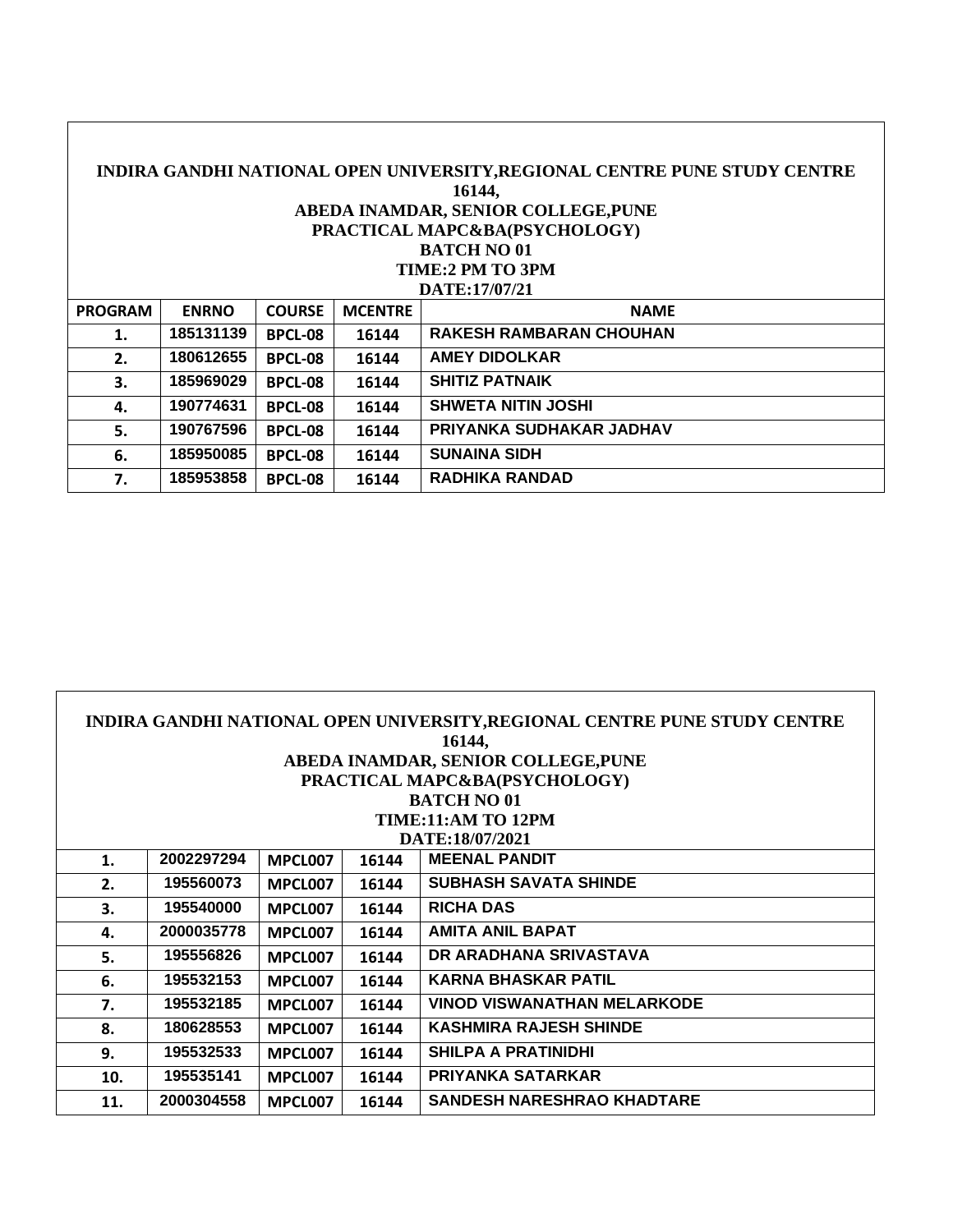| 12. | 2001061690 | MPCL007 | 16144 | <b>SHAIKH IMRAN SHAIKH RAMZAN</b> |
|-----|------------|---------|-------|-----------------------------------|
| 13. | 195536104  | MPCL007 | 16144 | <b>DEGAONKAR ARUN BAPURAO</b>     |
| 14. | 195532913  | MPCL007 | 16144 | <b>SALONI MUTHA</b>               |
| 15  | 195575976  | MPCL007 | 16144 | <b>ARATHI GAIKWAD</b>             |
| 16  | 195542193  | MPCL007 | 16144 | <b>ISHA ATUL SHAH</b>             |
| 17  | 2000228036 | MPCL007 | 16144 | <b>SHILPA SAMEER PARGAONKAR</b>   |
| 18  | 199999455  | MPCL007 | 16144 | <b>SHRUTI JOSHI</b>               |
| 19  | 2000228463 | MPCL007 | 16144 | <b>SAGARIKA CHOUDHARY,</b>        |
| 20  | 195531310  | MPCL007 | 16144 | <b>ANURADHA PISHARODY</b>         |
| 21  | 195537073  | MPCL007 | 16144 | <b>ASHLESHA DESHPANDE</b>         |
| 22  | 2000446681 | MPCL007 | 16144 | AISHWARYA DATTATRAYA MARATHE      |
| 23  | 195552051  | MPCL007 | 16144 | <b>SONALI GENUJI SATPUTE</b>      |
| 24  | 195557731  | MPCL007 | 16144 | <b>DEEPTI OAK</b>                 |
| 25  | 195539038  | MPCL007 | 16144 | <b>NATASHA AJGAONKAR</b>          |

| INDIRA GANDHI NATIONAL OPEN UNIVERSITY, REGIONAL CENTRE PUNE STUDY CENTRE |                                     |         |                    |                                       |  |  |  |  |  |
|---------------------------------------------------------------------------|-------------------------------------|---------|--------------------|---------------------------------------|--|--|--|--|--|
| 16144,                                                                    |                                     |         |                    |                                       |  |  |  |  |  |
|                                                                           | ABEDA INAMDAR, SENIOR COLLEGE, PUNE |         |                    |                                       |  |  |  |  |  |
|                                                                           |                                     |         |                    | PRACTICAL MAPC&BA(PSYCHOLOGY)         |  |  |  |  |  |
|                                                                           |                                     |         | <b>BATCH NO 02</b> |                                       |  |  |  |  |  |
|                                                                           |                                     |         | TIME:12:30 TO 1:30 |                                       |  |  |  |  |  |
|                                                                           |                                     |         | DATE:18/07/2021    |                                       |  |  |  |  |  |
| 1.                                                                        | 190774269                           | MPCL007 | 16144              | <b>BIJINI.T.M</b>                     |  |  |  |  |  |
| 2.                                                                        | 195551454                           | MPCL007 | 16144              | <b>MANU ANAND</b>                     |  |  |  |  |  |
| 3.                                                                        | 2000224410                          | MPCL007 | 16144              | <b>MANISHA KAMLESH KOTHARI</b>        |  |  |  |  |  |
| 4.                                                                        | 195551461                           | MPCL007 | 16144              | <b>CANDIE ANAND</b>                   |  |  |  |  |  |
| 5.                                                                        | 2000304558                          | MPCL007 | 16144              | <b>KHADTARE SANDESH NARESHRAO</b>     |  |  |  |  |  |
| 6.                                                                        | 2000225130                          | MPCL007 | 16144              | <b>FEMINA.S</b>                       |  |  |  |  |  |
| 7.                                                                        | 2000229095                          | MPCL007 | 16144              | <b>KAMAT AKSHAYA AJIT</b>             |  |  |  |  |  |
| 8.                                                                        | 195538803                           | MPCL007 | 16144              | <b>NANDITA TARKESHWAR CHAUBEY</b>     |  |  |  |  |  |
| 9.                                                                        | 2000229773                          | MPCL007 | 16144              | <b>WANDANA NENE</b>                   |  |  |  |  |  |
| 10.                                                                       | 195537754                           | MPCL007 | 16144              | <b>GODBOLE BHALCHANDRA BALKRISHNA</b> |  |  |  |  |  |
| 11.                                                                       | 195578402                           | MPCL007 | 16144              | <b>PREETI SAHA</b>                    |  |  |  |  |  |
| 12.                                                                       | 2000927521                          | MPCL007 | 16144              | <b>WABALE BALKRISHNA RABHAJI</b>      |  |  |  |  |  |
| 13.                                                                       | 195556826                           | MPCL007 | 16144              | <b>DR.ARADHANA SRIVASTAVA</b>         |  |  |  |  |  |
| 14.                                                                       | 195552037                           | MPCL007 | 16144              | <b>Amit Genuji Satpute</b>            |  |  |  |  |  |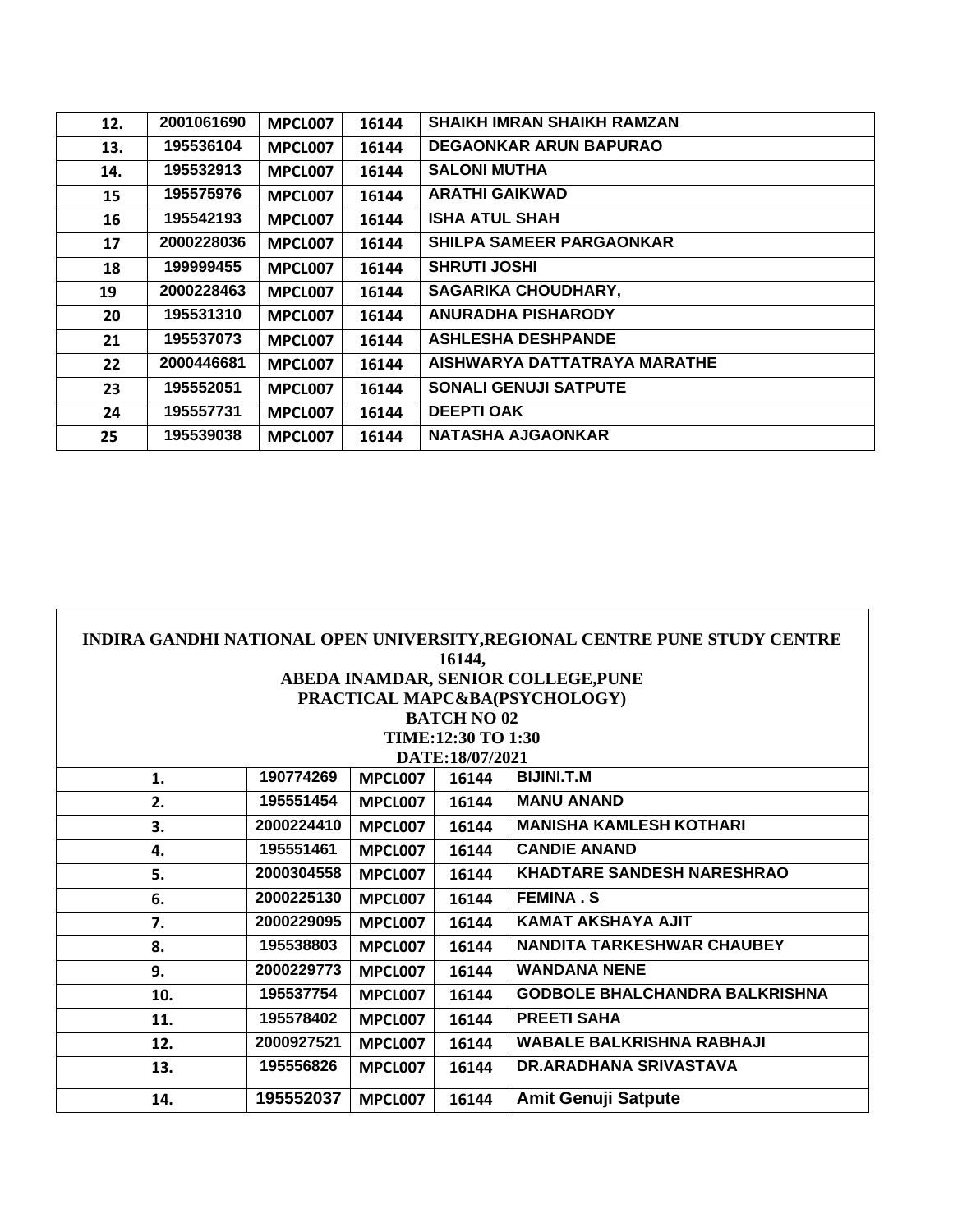| 15. | 195535997  | MPCL007 | 16144 | <b>DIPALI MALVI</b>                  |
|-----|------------|---------|-------|--------------------------------------|
| 16. | 195538337  | MPCL007 | 16144 | <b>KALYANI MANDAVGANE</b>            |
| 17. | 196930226  | MPCL007 | 16144 | <b>FAIZA MOMIN</b>                   |
| 18. | 195577693  | MPCL007 | 16144 | <b>VIJAYALAKSHMI SHARMA</b>          |
| 19. | 195536071  | MPCL007 | 16144 | SUMAN CHANDRAKANT MAHAJAN            |
| 20. | 195551866  | MPCL007 | 16144 | UJWALA BHARATLAL JUNAGADE            |
| 21. | 195544552  | MPCL007 | 16144 | <b>PUSHPA TIWARI</b>                 |
| 22. | 2001650513 | MPCL007 | 16144 | <b>ATMIKA MISHRA</b>                 |
| 23. | 195544015  | MPCL007 | 16144 | <b>VAIBHAV UNDE</b>                  |
| 24. | 195534021  | MPCL007 | 16144 | <b>RAHUL SURESH ADHAO</b>            |
| 25. | 2001207629 | MPCL007 | 16144 | <b>SHALANBAI SUBHASHBABU BODHALE</b> |

| INDIRA GANDHI NATIONAL OPEN UNIVERSITY, REGIONAL CENTRE PUNE STUDY CENTRE |           |         |       |                                   |  |  |  |
|---------------------------------------------------------------------------|-----------|---------|-------|-----------------------------------|--|--|--|
| 16144,                                                                    |           |         |       |                                   |  |  |  |
| ABEDA INAMDAR, SENIOR COLLEGE, PUNE                                       |           |         |       |                                   |  |  |  |
|                                                                           |           |         |       | PRACTICAL MAPC&BA(PSYCHOLOGY)     |  |  |  |
|                                                                           |           |         |       | <b>BATCH NO 03</b>                |  |  |  |
|                                                                           |           |         |       | TIME:02 PM TO 3 PM                |  |  |  |
|                                                                           |           |         |       | DATE:18/07/2021                   |  |  |  |
| 1.                                                                        | 195572609 | MPCL007 | 16144 | <b>REVATI VIJAY DESHMUKH</b>      |  |  |  |
| 2.                                                                        | 190768390 | MPCL007 | 16144 | <b>KAMAL CHODHRI</b>              |  |  |  |
| 3.                                                                        | 195567259 | MPCL007 | 16144 | <b>SAVITA JITENDRA KULKARNI</b>   |  |  |  |
| 4.                                                                        | 194665344 | MPCL007 | 16144 | <b>VAISHALI DHANANJAY NASARE</b>  |  |  |  |
| 5.                                                                        | 195540208 | MPCL007 | 16144 | <b>MEMON LUBNA</b>                |  |  |  |
| 6.                                                                        | 195580487 | MPCL007 | 16144 | <b>PADMINI SATHE</b>              |  |  |  |
| 7.                                                                        | 195555261 | MPCL007 | 16144 | <b>KEJAL ASHOK SARVAIYA</b>       |  |  |  |
| 8.                                                                        | 195533109 | MPCL007 | 16144 | <b>ASMITA LAXMAN KHANDAGALE</b>   |  |  |  |
| 9.                                                                        | 195559710 | MPCL007 | 16144 | KHAN MUTABASSIM PARWEEN ITBARKHAN |  |  |  |
| 10.                                                                       | 195552148 | MPCL007 | 16144 | <b>FIROZ KHAN IBRAHIM KHAN</b>    |  |  |  |
| 11.                                                                       | 195552170 | MPCL007 | 16144 | DEEPMALA CHANDRAKANT AGARWAL      |  |  |  |
| 12.                                                                       | 195537152 | MPCL007 | 16144 | PATIL PRIYANKA KRISHNA            |  |  |  |
| 13.                                                                       | 195531588 | MPCL007 | 16144 | <b>SAGAR SURANA</b>               |  |  |  |
| 14.                                                                       | 195536594 | MPCL007 | 16144 | <b>NIKITA NITIN KALE</b>          |  |  |  |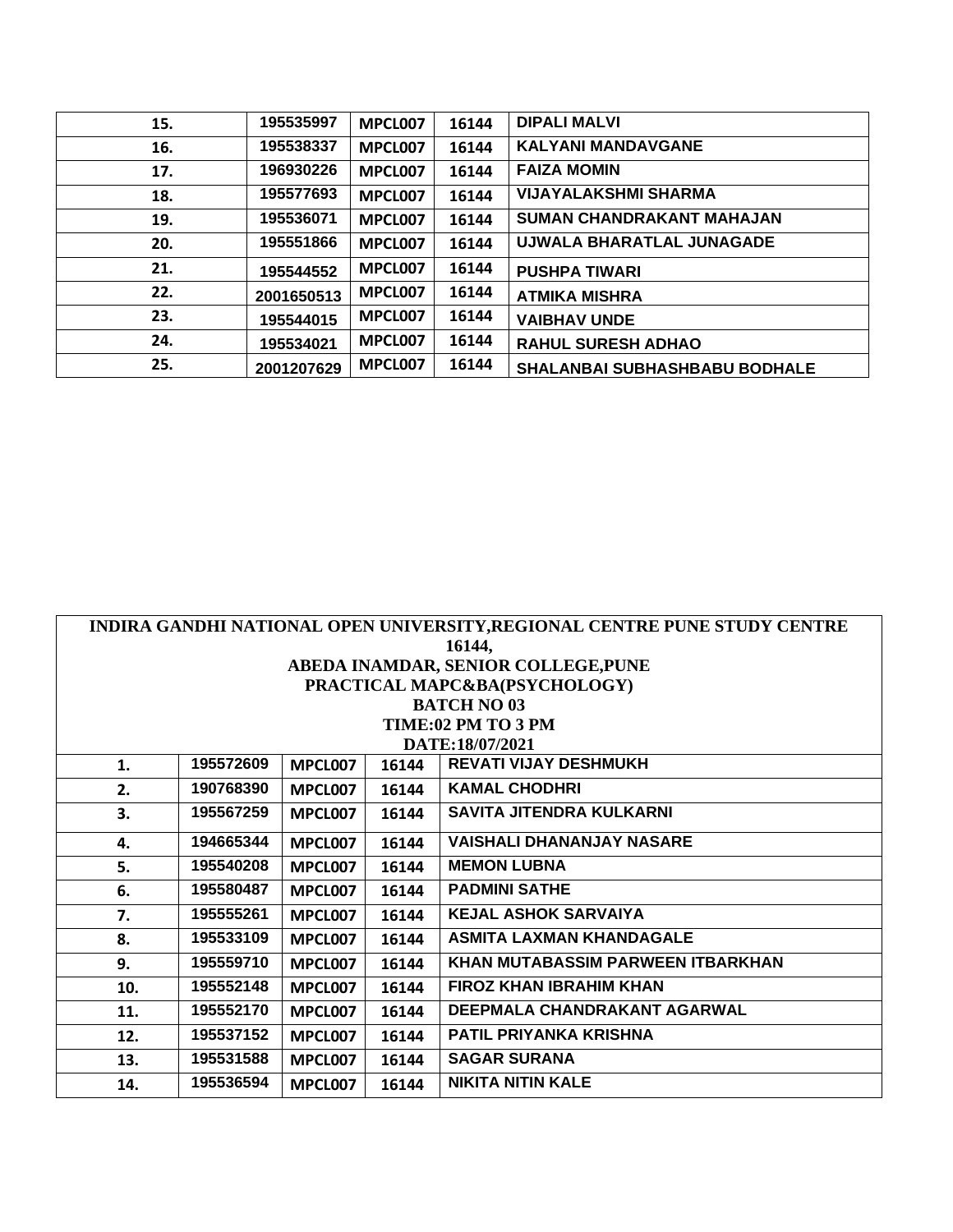| 15. | 195551802  | MPCL007 | 16144 | <b>SIRKHOT ASMA IQBAL</b>       |
|-----|------------|---------|-------|---------------------------------|
| 16. | 190779426  | MPCL007 | 16144 | <b>JYOTI GOSAVI</b>             |
| 17. | 195577622  | MPCL007 | 16144 | <b>DR. ANITA DANGE</b>          |
| 18. | 198869375  | MPCL007 | 16144 | <b>DEEPA ABHIJEET KAJALE</b>    |
| 19. | 195538978  | MPCL007 | 16144 | <b>PAYAL DHANVIJ</b>            |
| 20. | 195552044  | MPCL007 | 16144 | <b>SAYALI SURESH LOKHANDE</b>   |
| 21. | 195579966  | MPCL007 | 16144 | <b>ANAGHA VINEET PATWARDHAN</b> |
| 22. | 2001808194 | MPCL007 | 16144 | <b>KETAN ASHOK GITE</b>         |
| 23. | 2000227683 | MPCL007 | 16144 | <b>URRJETA SUHHAS DANDE</b>     |
| 24. | 2000988234 | MPCL007 | 16144 | <b>KANIKA PANT</b>              |
| 25. | 195552116  | MPCL007 | 16144 | <b>JAYA SUBODH SAMBHUS</b>      |

|        | INDIRA GANDHI NATIONAL OPEN UNIVERSITY, REGIONAL CENTRE PUNE STUDY CENTRE |         |       |                                    |  |  |  |  |
|--------|---------------------------------------------------------------------------|---------|-------|------------------------------------|--|--|--|--|
| 16144, |                                                                           |         |       |                                    |  |  |  |  |
|        | ABEDA INAMDAR, SENIOR COLLEGE, PUNE                                       |         |       |                                    |  |  |  |  |
|        |                                                                           |         |       | PRACTICAL MAPC&BA(PSYCHOLOGY)      |  |  |  |  |
|        |                                                                           |         |       | <b>BATCH NO 04</b>                 |  |  |  |  |
|        |                                                                           |         |       | <b>TIME:11AM TO 12 PM</b>          |  |  |  |  |
|        |                                                                           |         |       | DATE:24/07/2021                    |  |  |  |  |
| 1.     | 199998120                                                                 | MPCL007 | 16144 | AISHWARYA RAJSHEKHAR BHOGADE       |  |  |  |  |
| 2.     | 194665502                                                                 | MPCL007 | 16144 | <b>SHVETA S KHEYLANI</b>           |  |  |  |  |
| 3.     | 2002416990                                                                | MPCL007 | 16144 | <b>VISHAL GUPTA</b>                |  |  |  |  |
| 4.     | 195572537                                                                 | MPCL007 | 16144 | <b>CHARUTA PALSODKAR</b>           |  |  |  |  |
| 5.     | 195571811                                                                 | MPCL007 | 16144 | <b>MUKTA REVANNATH SHINDE</b>      |  |  |  |  |
| 6.     | 195541589                                                                 | MPCL007 | 16144 | PRAMILA NIVRITTI WARGHUDE          |  |  |  |  |
| 7.     | 195577970                                                                 | MPCL007 | 16144 | <b>ULKA</b>                        |  |  |  |  |
| 8.     | 195570240                                                                 | MPCL007 | 16144 | <b>REENA AS</b>                    |  |  |  |  |
| 9.     | 195572583                                                                 | MPCL007 | 16144 | <b>RADHIKA DAS</b>                 |  |  |  |  |
| 10.    | 198078592                                                                 | MPCL007 | 16144 | <b>PRAJITA RAJE</b>                |  |  |  |  |
| 11.    | 2002084278                                                                | MPCL007 | 16144 | <b>RASHMI NANDEDKAR</b>            |  |  |  |  |
| 12.    | 195545318                                                                 | MPCL007 | 16144 | <b>VIKAS KHOPADE</b>               |  |  |  |  |
| 13.    | 195579142                                                                 | MPCL007 | 16144 | <b>HARSHADA SAWALERAM RAHANE</b>   |  |  |  |  |
| 14.    | 2002381846                                                                | MPCL007 | 16144 | <b>BHAVANA SHUKLA</b>              |  |  |  |  |
| 15.    | 195531699                                                                 | MPCL007 | 16144 | SUSHMAKUMARI DINESHWARPRASAD SINGH |  |  |  |  |
| 16.    | 2000304331                                                                | MPCL007 | 16144 | <b>GEETA RUSHIKESH PABLE</b>       |  |  |  |  |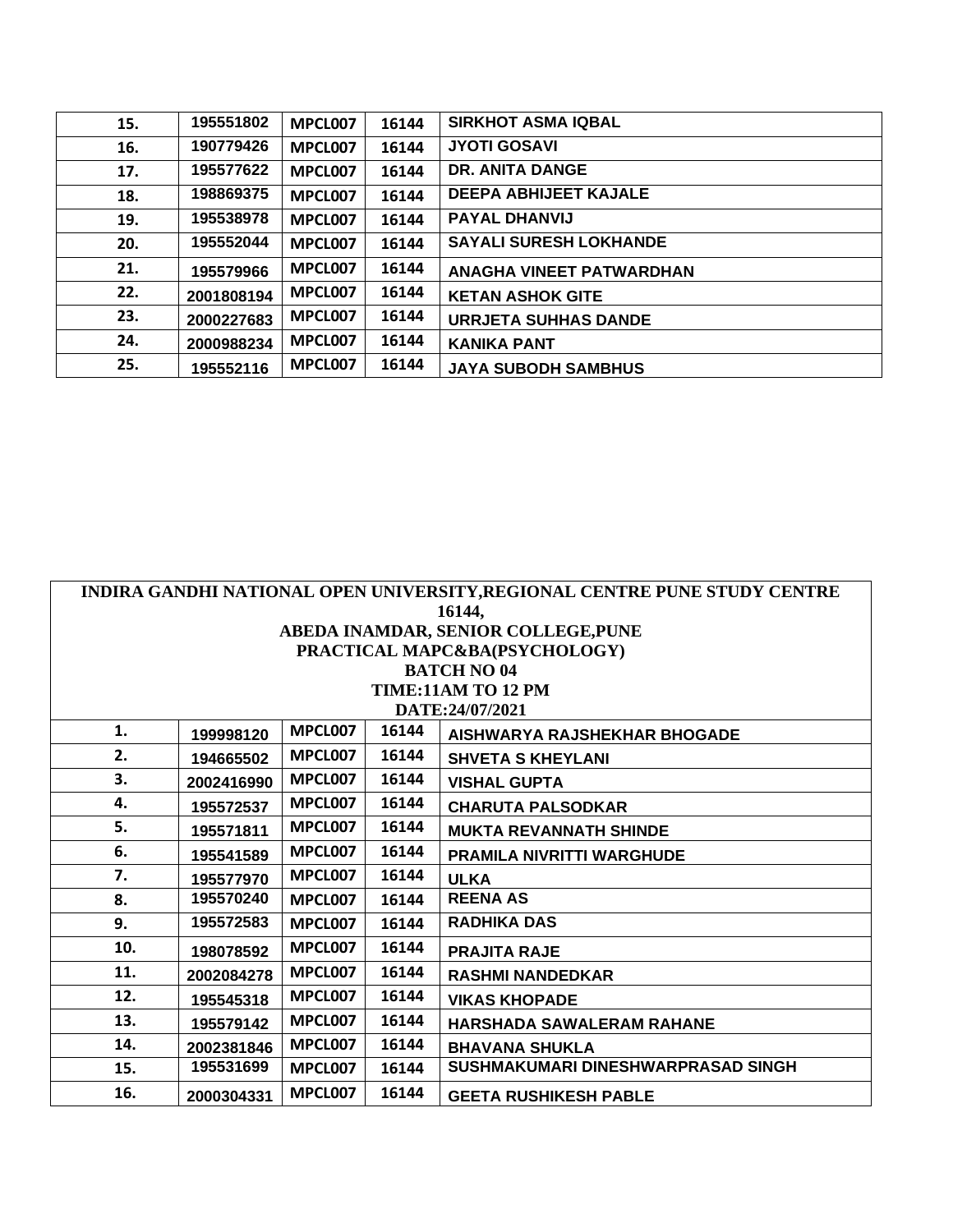| 17. | 2001521666 | MPCL007 | 16144 | <b>ROHIT JOSHI</b>           |
|-----|------------|---------|-------|------------------------------|
| 18. | 195570240  | MPCL007 | 16144 | <b>REENA AS</b>              |
| 19. | 195568171  | MPCL007 | 16144 | <b>TANVI SANJAY KULKARNI</b> |
| 20. | 195532107  | MPCL007 | 16144 | <b>RACHEL S BIRNUR</b>       |
| 21. | 185963676  | MPCL007 | 16144 | Mruganayna Misal             |
| 22. | 195551540  | MPCL007 | 16144 | Swati Mamgain                |
| 23. | 195580130  | MPCL007 | 16144 | <b>Sumiran Satsangi</b>      |
| 24. | 185963028  | MPCL007 | 16144 | <b>Shweta Misal</b>          |
| 25. | 196930226  | MPCL007 | 16144 | <b>Faiza Momin</b>           |

|     | INDIRA GANDHI NATIONAL OPEN UNIVERSITY, REGIONAL CENTRE PUNE STUDY CENTRE |                |       |                                    |  |  |  |  |
|-----|---------------------------------------------------------------------------|----------------|-------|------------------------------------|--|--|--|--|
|     | 16144,                                                                    |                |       |                                    |  |  |  |  |
|     | ABEDA INAMDAR, SENIOR COLLEGE, PUNE                                       |                |       |                                    |  |  |  |  |
|     | PRACTICAL MAPC&BA(PSYCHOLOGY)                                             |                |       |                                    |  |  |  |  |
|     |                                                                           |                |       | <b>BATCH NO 05</b>                 |  |  |  |  |
|     | TIME: 12:30 TO 1:30                                                       |                |       |                                    |  |  |  |  |
|     | DATE:24/07/2012                                                           |                |       |                                    |  |  |  |  |
| 1.  | 195551572                                                                 | MPCL007        | 16144 | <b>DHANANJAY TUKARAM MANDLI</b>    |  |  |  |  |
| 2.  | 195537636                                                                 | MPCL007        | 16144 | <b>ATTAR ABDULRASHID CHAND</b>     |  |  |  |  |
| 3.  | 195536104                                                                 | MPCL007        | 16144 | <b>DEGAONKAR ARUN BAPURAO</b>      |  |  |  |  |
| 4.  | 195532723                                                                 | MPCL007        | 16144 | <b>SNEHAL J WAGHMARE</b>           |  |  |  |  |
| 5.  | 195537152                                                                 | MPCL007        | 16144 | <b>PATIL PRIYANKA KRISHNA</b>      |  |  |  |  |
| 6.  | 185964345                                                                 | MPCL007        | 16144 | <b>VICHARE RAJASHRI BALASAHEB</b>  |  |  |  |  |
| 7.  | 180624359                                                                 | MPCL007        | 16144 | <b>POONAM KALE</b>                 |  |  |  |  |
| 8.  | 195573815                                                                 | MPCL007        | 16144 | SHEETAL KAILAS PATIL               |  |  |  |  |
| 9.  | 195567338                                                                 | MPCL007        | 16144 | <b>PRABHJOT KAUR</b>               |  |  |  |  |
| 10. | 195572590                                                                 | MPCL007        | 16144 | <b>AKANKSHA PANDEY</b>             |  |  |  |  |
| 11. | 195551810                                                                 | MPCL007        | 16144 | <b>RUTUJA KULKARNI</b>             |  |  |  |  |
| 12. | 195531137                                                                 | MPCL007        | 16144 | <b>SUKHVINDER KAUR</b>             |  |  |  |  |
| 13. | 2001629305                                                                | MPCL007        | 16144 | <b>SAROJ VIJAY GOSAVI</b>          |  |  |  |  |
| 14. | 195566597                                                                 | MPCL007        | 16144 | <b>BEDEKAR SHRUTI SURYAKANT</b>    |  |  |  |  |
| 15. | 195552170                                                                 | MPCL007        | 16144 | DEEPMALA CHANDRAKANT AGRAWAL       |  |  |  |  |
| 16. | 195531290                                                                 | MPCL007        | 16144 | <b>SAUDAMINI JUNNARKAR</b>         |  |  |  |  |
| 17. | 195574594                                                                 | <b>MPCL007</b> | 16144 | <b>SAVITA MAHAJAN</b>              |  |  |  |  |
| 18. | 2000963386                                                                | MPCL007        | 16144 | <b>ANKUSH SATISHCHANDRA SUDRIK</b> |  |  |  |  |
| 19. | 195532787                                                                 | MPCL007        | 16144 | <b>POOJA GUPTA</b>                 |  |  |  |  |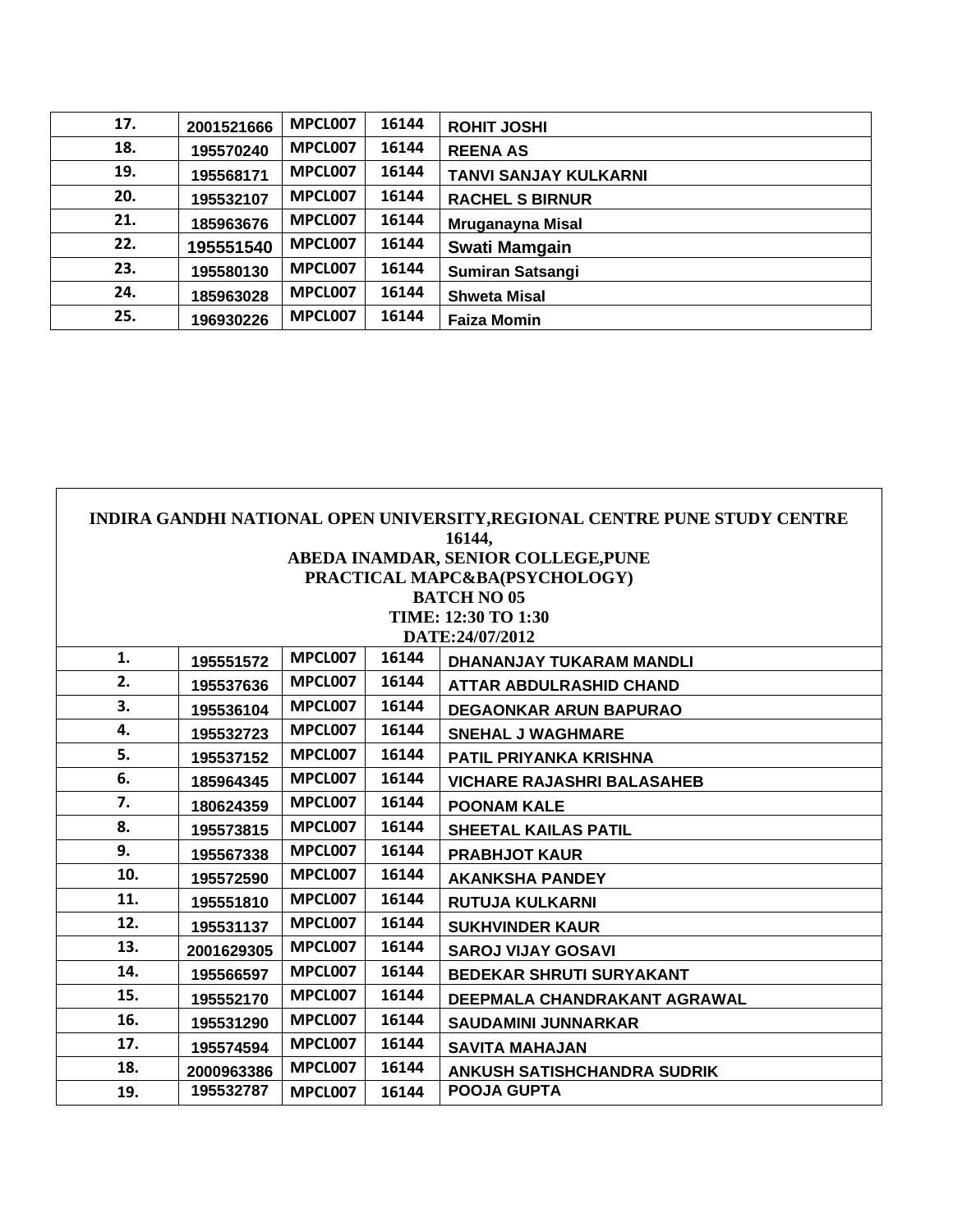| 20. | 195544410  | MPCL007 | 16144 | SAMPADA MAKARAND KHANAPURKAR  |
|-----|------------|---------|-------|-------------------------------|
| 21. | 195537421  | MPCL007 | 16144 | <b>ARMEET NARANG</b>          |
| 22. | 190774269  | MPCL007 | 16144 | <b>BIJINI.T.M</b>             |
| 23. | 2000446228 | MPCL007 | 16144 | <b>KALYANI VIRENDRA PATIL</b> |
| 24. | 195569499  | MPCL007 | 16144 | <b>KANCHAN K KHATRI</b>       |
| 25. | 195551580  | MPCL007 | 16144 | <b>THIND RANVEER KAUR</b>     |

# **INDIRA GANDHI NATIONAL OPEN UNIVERSITY,REGIONAL CENTRE PUNE STUDY CENTRE 16144,**

# **ABEDA INAMDAR, SENIOR COLLEGE,PUNE**

## **PRACTICAL MAPC&BA(PSYCHOLOGY)**

#### **BATCH NO 06**

#### **TIME:2 PM TO 3 PM**

**DATE:24/07/2021**

| 1.  | 2002301990 | MPCL007 | 16144 | <b>NILIMA C VAIDYA</b>                |
|-----|------------|---------|-------|---------------------------------------|
| 2.  | 195534480  | MPCL007 | 16144 | <b>BHUPENDRA SAWANT</b>               |
| 3.  | 2000304049 | MPCL007 | 16144 | <b>TANUSHREE SRIVASTAVA</b>           |
| 4.  | 2000641477 | MPCL007 | 16144 | <b>KALYANI DATTATRYA ISHWARE</b>      |
| 5.  | 175696198  | MPCL007 | 16144 | <b>PRAJAKTA SHRIRAM WADKAR</b>        |
| 6.  | 195556826  | MPCL007 | 16144 | DR ARADHANA SRIVASTAVA                |
| 7.  | 195552069  | MPCL007 | 16144 | <b>JUBY KOSHY</b>                     |
| 8.  | 195574025  | MPCL007 | 16144 | <b>JYOTHI KAPOOR</b>                  |
| 9.  | 2000036136 | MPCL007 | 16144 | <b>RICHA VERMA</b>                    |
| 10. | 195552162  | MPCL007 | 16144 | <b>MRS. VRUSHALI SANTOSH SWAMI</b>    |
| 11. | 195569585  | MPCL007 | 16144 | <b>SHRUTI KULKARNI</b>                |
| 12. | 195540562  | MPCL007 | 16144 | <b>MISS. MAYURI PURUSHOTTAM PAWAR</b> |
| 13. | 156192953  | MPCL007 | 16144 | <b>VAIBHAV THAKARE</b>                |
| 14. | 195546001  | MPCL007 | 16144 | <b>NUTAN KARNAVAT</b>                 |
| 15. | 195532612  | MPCL007 | 16144 | <b>GANDHAR PARKHI</b>                 |
| 16. | 185967104  | MPCL007 | 16144 | <b>VIPULA VIJAY BANDAL</b>            |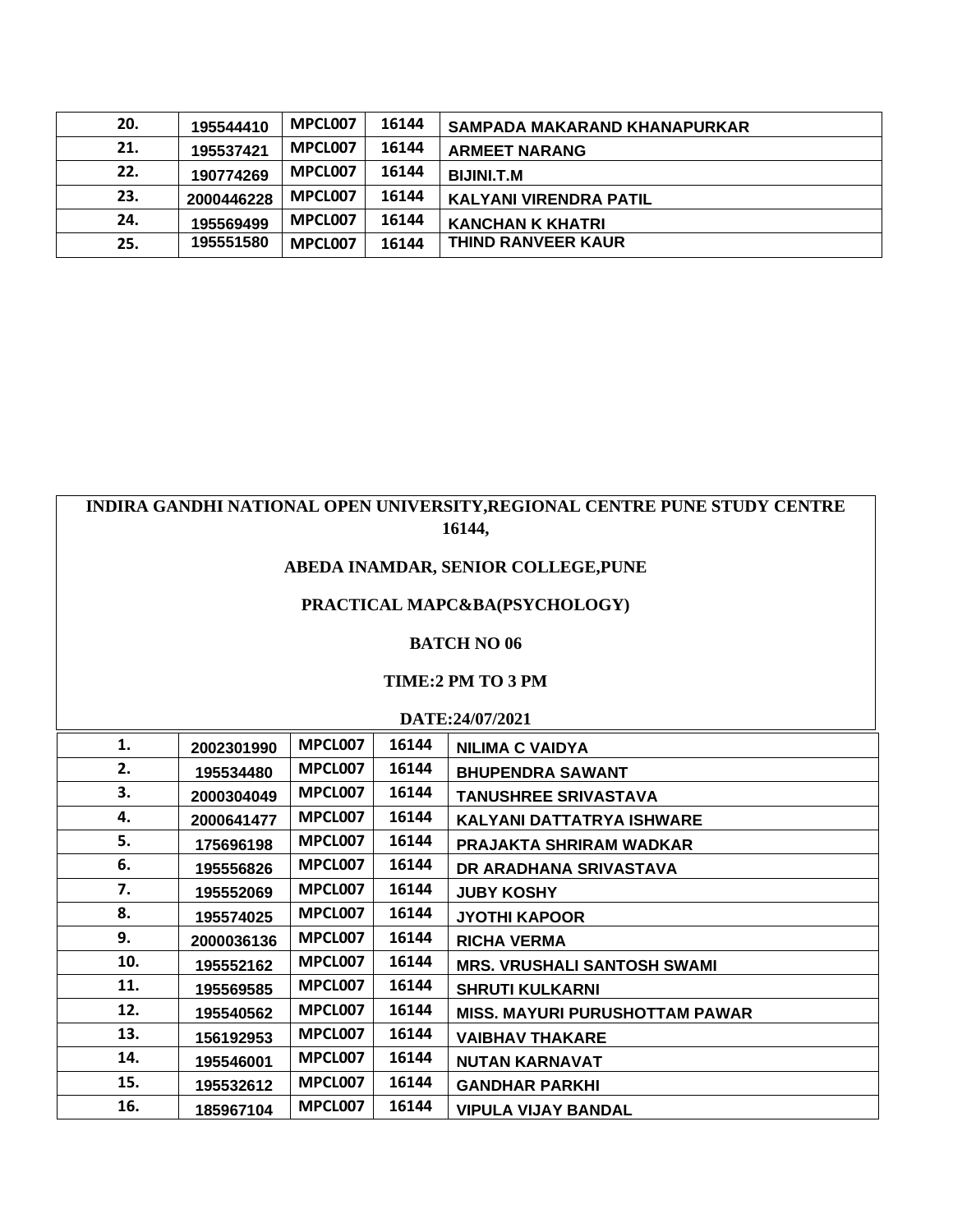| 17. | 2000035973 | MPCL007 | 16144 | <b>RASHMI SUNIL SAWANE</b>           |
|-----|------------|---------|-------|--------------------------------------|
| 18. | 195560059  | MPCL007 | 16144 | <b>SHRADDHA SANJAY PARTE</b>         |
| 19. | 2001103603 | MPCL007 | 16144 | <b>SNEHA M MULCHANDANI</b>           |
| 20. | 195545429  | MPCL007 | 16144 | <b>KETAKI SUMITRAKUMAR TRIBHUWAN</b> |
| 21. | 197209865  | MPCL007 | 16144 | <b>RITU KAILA</b>                    |
| 22. | 175729146  | MPCL007 | 16144 | <b>NILOFAR NAJIR PATEL</b>           |
| 23. | 2001597701 | MPCL007 | 16144 | <b>GAURI AMBAVKAR</b>                |
| 24. | 195551841  | MPCL007 | 16144 | <b>JAMEELA MUCKRA</b>                |
| 25. | 200641749  | MPCL007 | 16144 | <b>PRASHANT GALLEWALE</b>            |

| INDIRA GANDHINATION OPEN UNIVERSITY, REGIONAL CENTRE PUNE STUDY CENTRE 16144,<br>ABEDA INAMDAR, SENIOR COLLEGE, PUNE PRACTICAL<br>MAPC&BA(PSYCHOLOGY)-TEE JAN-FEB 2020<br><b>BATCH NO 06</b><br><b>TIME: 11:AM TO 12:PM</b><br>DATE:25/07/2021 |                                                             |         |       |                                   |  |  |  |
|------------------------------------------------------------------------------------------------------------------------------------------------------------------------------------------------------------------------------------------------|-------------------------------------------------------------|---------|-------|-----------------------------------|--|--|--|
| 1.                                                                                                                                                                                                                                             | 2001951862                                                  | MPCL007 | 16144 | <b>FARHAT ABDUL JABBAR SHAIKH</b> |  |  |  |
| 2.                                                                                                                                                                                                                                             | 195579941                                                   | MPCL007 | 16144 | <b>NAYAN SURESH GONDALE</b>       |  |  |  |
| 3.                                                                                                                                                                                                                                             | 195544172                                                   | MPCL007 | 16144 | <b>MRINAL SISODIA</b>             |  |  |  |
| 4.                                                                                                                                                                                                                                             | 195560138                                                   | MPCL007 | 16144 | <b>SWAPNA RANADIVE</b>            |  |  |  |
| 5.                                                                                                                                                                                                                                             | 2000446146                                                  | MPCL007 | 16144 | <b>MANDAR MALHAR WADHAVEKAR</b>   |  |  |  |
| 6.                                                                                                                                                                                                                                             | 2000776050                                                  | MPCL007 | 16144 | <b>PRADNYA BRAHMANKAR</b>         |  |  |  |
| 7.                                                                                                                                                                                                                                             | 195541249                                                   | MPCL007 | 16144 | <b>SALONI NANASAHEB GARDE</b>     |  |  |  |
| 8.                                                                                                                                                                                                                                             | 2000759623                                                  | MPCL007 | 16144 | <b>BATUL ILYASHBHAI SADIKOT</b>   |  |  |  |
| 9.                                                                                                                                                                                                                                             | 195566146                                                   | MPCL007 | 16144 | <b>JINCY RACHEL JACOB</b>         |  |  |  |
| 10.                                                                                                                                                                                                                                            | MPCL007<br>16144<br>195532533<br><b>SHILPA A PRATINIDHI</b> |         |       |                                   |  |  |  |
| 11.                                                                                                                                                                                                                                            | 195531674                                                   | MPCL007 | 16144 | <b>NEHA</b>                       |  |  |  |
| 12.                                                                                                                                                                                                                                            | 1955381477                                                  | MPCL007 | 16144 | <b>HUZEFA MOTIWALLA SHABBIR</b>   |  |  |  |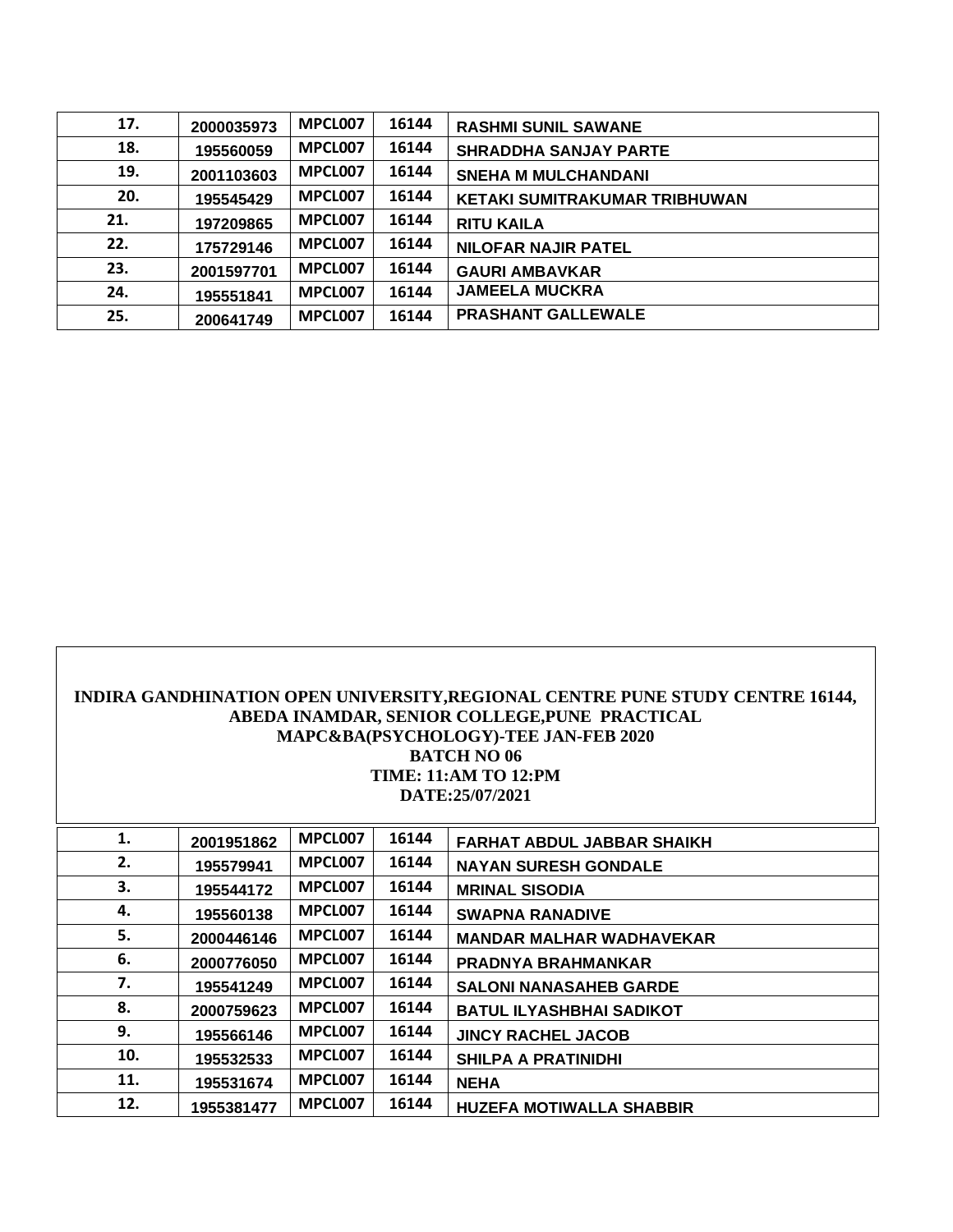| 13. | 195532185  | MPCL007 | 16144 | <b>VINOD VISWANATHAN MELARKODE</b> |
|-----|------------|---------|-------|------------------------------------|
| 14. | 195576272  | MPCL007 | 16144 | <b>PRIYANKA DAKARE</b>             |
| 15. | 2000224241 | MPCL007 | 16144 | <b>SONALI PATIL</b>                |
| 16. | 195570107  | MPCL007 | 16144 | <b>NIHAL YADAV</b>                 |
| 17. | 2002238286 | MPCL007 | 16144 | <b>SHIVNARAYAN KHANDRE</b>         |
| 18. | 168870919  | MPCL007 | 16144 | <b>JAYANT BABANRAO AMTE</b>        |
| 19. | 195559688  | MPCL007 | 16144 | <b>SINDHUMOL PK</b>                |
| 20. | 195559996  | MPCL007 | 16144 | <b>ASHISH VILAS MANE</b>           |
| 21. | 195559878  | MPCL007 | 16144 | <b>JYOTI SINGH</b>                 |
| 22. | 2000447271 | MPCL007 | 16144 | <b>VIVEK MADHUKAR GAIKWAD</b>      |
| 23. | 195576029  | MPCL007 | 16144 | <b>MONALI MESHRAM</b>              |
| 24. | 2000777041 | MPCL007 | 16144 | <b>AISHWARYA RAMDAS GHADGE</b>     |
| 25. | 195551991  | MPCL007 | 16144 | <b>AISHWARYA SAWANT</b>            |

### **INDIRA GANDHINATION OPEN UNIVERSITY,REGIONAL CENTRE PUNE STUDY CENTRE 16144, ABEDA INAMDAR, SENIOR COLLEGE,PUNE PRACTICAL MAPC&BA(PSYCHOLOGY)-TEE JAN-FEB 2020 BATCH NO 06 TIME: 25/07/2021 DATE:12:30 TO 1:30**

| 1. | 195576272  | MPCL007 | 16144 | <b>PRIYANKA DAKARE</b>          |
|----|------------|---------|-------|---------------------------------|
| 2. | 190772369  | MPCL007 | 16144 | DR CHETANA PATWA (JINDANI)      |
| 3. | 2000227549 | MPCL007 | 16144 | <b>KRISHNA RAO MUGI</b>         |
| 4. | 195552155  | MPCL007 | 16144 | <b>PRASAD PRAKASH GHODAKE</b>   |
| 5. | 2000223081 | MPCL007 | 16144 | <b>RUPA RAJENDRA SALVI</b>      |
| 6. | 16816159   | MPCL007 | 16144 | <b>RAMESH DWIVEDI</b>           |
| 7. | 198869447  | MPCL007 | 16144 | <b>ANURADHA G JAWALKAR</b>      |
| 8. | 195564389  | MPCL007 | 16144 | PRIYANKA KULKARNI               |
| 9. | 195536018  | MPCL007 | 16144 | <b>KHAMAT VAISHALI SAHEBRAO</b> |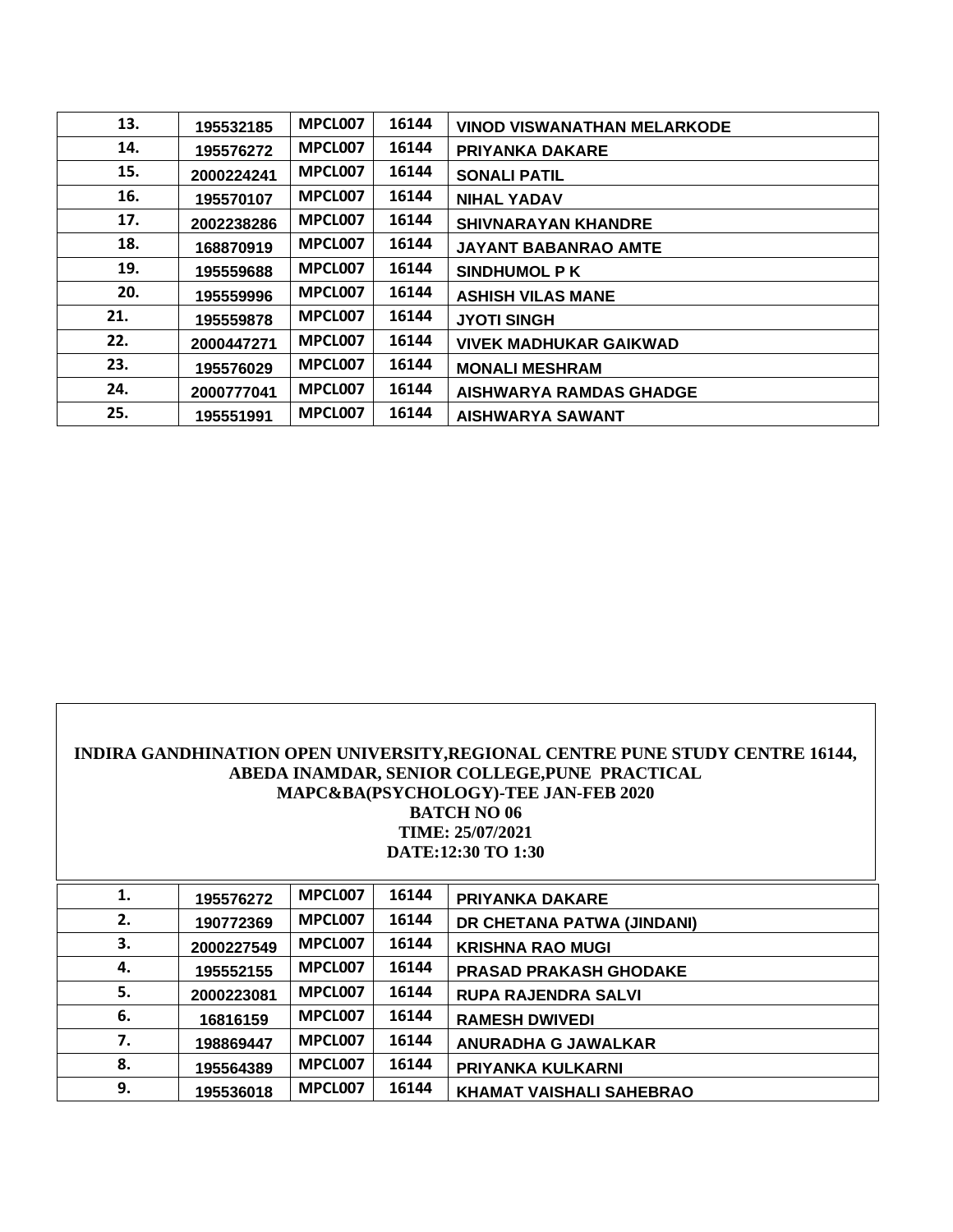| 10. | 181227212  | MPCL007 | 16144 | <b>KARISHMA RAUNDAL SCHUMACHER</b> |
|-----|------------|---------|-------|------------------------------------|
| 11. | 195568046  | MPCL007 | 16144 | <b>FATIMA SALEEM SAYED</b>         |
| 12. | 195579973  | MPCL007 | 16144 | Sampada Naiksatam                  |
| 13. | 185967104  | MPCL007 | 16144 | Vipula Vijay bandal                |
| 14. | 2000777041 | MPCL007 | 16144 | Aishwarya Ramdas Ghadge            |
| 15. | 168870919  | MPCL007 | 16144 | <b>Jayant Babanrao Amte</b>        |

|     | INDIRA GANDHI NATIONAL OPEN UNIVERSITY, REGIONAL CENTRE PUNE STUDY CENTRE |         |       |                                    |  |  |  |
|-----|---------------------------------------------------------------------------|---------|-------|------------------------------------|--|--|--|
|     |                                                                           |         |       | 16144,                             |  |  |  |
|     | ABEDA INAMDAR, SENIOR COLLEGE, PUNE                                       |         |       |                                    |  |  |  |
|     |                                                                           |         |       | PRACTICAL MAPC&BA(PSYCHOLOGY)      |  |  |  |
|     |                                                                           |         |       | <b>BATCH NO 01</b>                 |  |  |  |
|     |                                                                           |         |       | <b>TIME:11:AM TO 12:PM</b>         |  |  |  |
|     |                                                                           |         |       | DATE:31/07/2021                    |  |  |  |
| 1.  | 180620921                                                                 | MPCE014 | 16144 | <b>DEVI KRISHNA KI</b>             |  |  |  |
| 2.  | 185946813                                                                 | MPCE014 | 16144 | <b>SONA SHALGAR</b>                |  |  |  |
| 3.  | 185964986                                                                 | MPCE014 | 16144 | <b>MS. CHITRA KUMAR SANE</b>       |  |  |  |
| 4.  | 190775547                                                                 | MPCE014 | 16144 | <b>ARBAZ SHAIKH</b>                |  |  |  |
| 5.  | 175696277                                                                 | MPCE014 | 16144 | <b>SHARVAREE JOGLEKAR</b>          |  |  |  |
| 6.  | 185946655                                                                 | MPCE014 | 16144 | <b>KHADE RESHMA CHANDRAKANT</b>    |  |  |  |
| 7.  | 187605089                                                                 | MPCE014 | 16144 | <b>NIKITA MANOJ PATIL</b>          |  |  |  |
| 8.  | 190768376                                                                 | MPCE014 | 16144 | <b>BOSCO BABU</b>                  |  |  |  |
| 9.  | 185969240                                                                 | MPCE014 | 16144 | <b>SHINDE SARIKA JEETENDRA</b>     |  |  |  |
| 10. | 180624151                                                                 | MPCE014 | 16144 | <b>MR.PRASHANT RAJENDRA SHINDE</b> |  |  |  |
| 11. | 190769550                                                                 | MPCE014 | 16144 | <b>SAMRUDDHI NERURKAR</b>          |  |  |  |
| 12. | 190776871                                                                 | MPCE014 | 16144 | <b>LATHA PAI</b>                   |  |  |  |
| 13. | 190773568                                                                 | MPCE014 | 16144 | <b>SANDEEP SADASHIV DESHMUKH</b>   |  |  |  |
| 14. | 190769339                                                                 | MPCE014 | 16144 | <b>PAYAL TANDAN</b>                |  |  |  |
| 15. | 190783891                                                                 | MPCE014 | 16144 | <b>BUSHRA VAZIR AHMED SHAIKH</b>   |  |  |  |
| 16. | 190784879                                                                 | MPCE014 | 16144 | <b>NILIMA REVANKAR</b>             |  |  |  |
| 17. | 185966213                                                                 | MPCE014 | 16144 | <b>P VAISHALI</b>                  |  |  |  |
| 18. | 187547557                                                                 | MPCE014 | 16144 | <b>Radhika Shrikant Thakre</b>     |  |  |  |
| 19. | 190769020                                                                 | MPCE014 | 16144 | <b>Srishti Vatsa</b>               |  |  |  |
| 20. | 187587425                                                                 | MPCE014 | 16144 | varsha prakash ghodke              |  |  |  |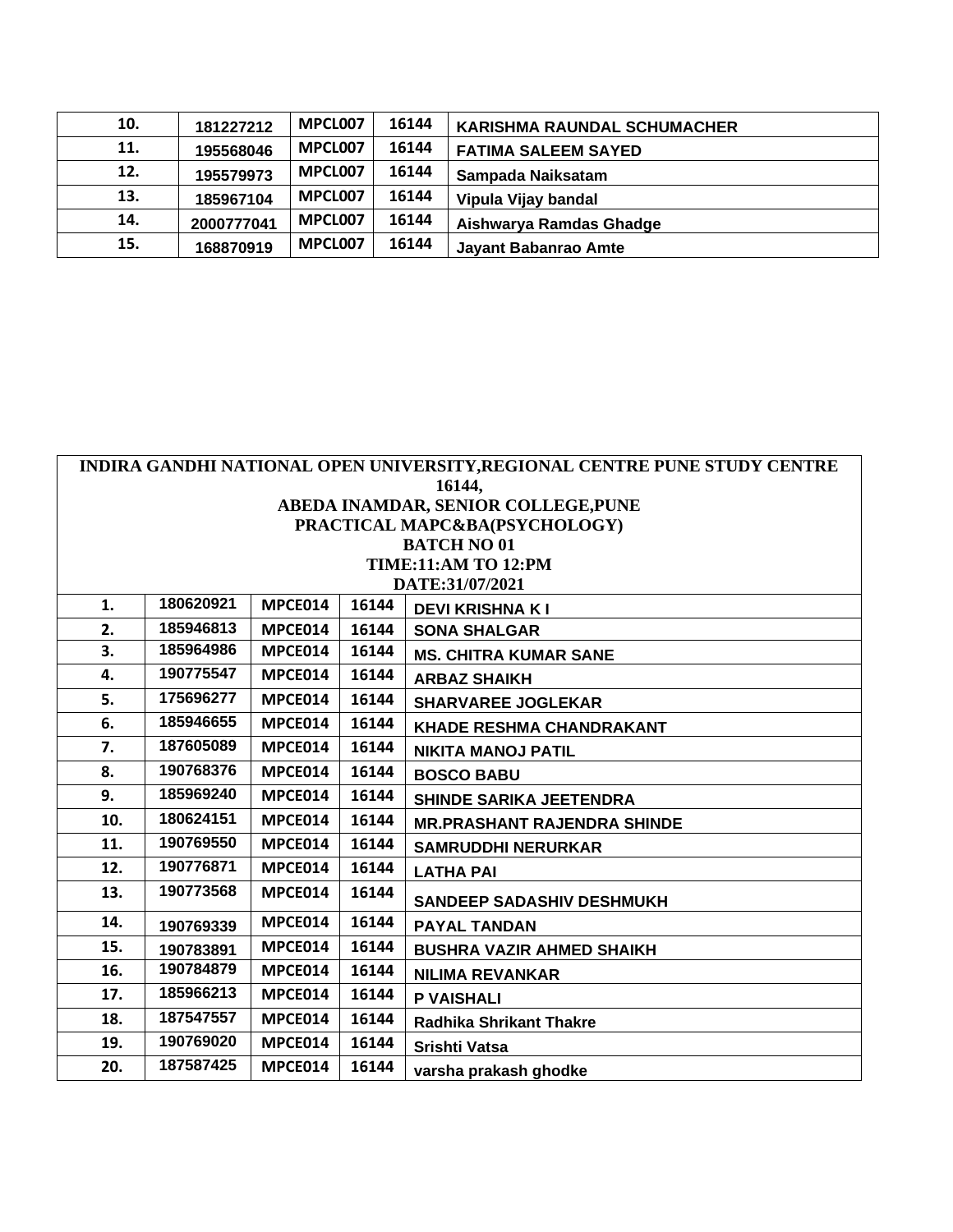|     | INDIRA GANDHI NATIONAL OPEN UNIVERSITY, REGIONAL CENTRE PUNE STUDY CENTRE |         |       |                                    |  |  |  |  |  |
|-----|---------------------------------------------------------------------------|---------|-------|------------------------------------|--|--|--|--|--|
|     | 16144,                                                                    |         |       |                                    |  |  |  |  |  |
|     | ABEDA INAMDAR, SENIOR COLLEGE, PUNE<br>PRACTICAL MAPC&BA(PSYCHOLOGY)      |         |       |                                    |  |  |  |  |  |
|     |                                                                           |         |       | <b>BATCH NO 01</b>                 |  |  |  |  |  |
|     |                                                                           |         |       | TIME:12:30 TO 1:30                 |  |  |  |  |  |
|     | DATE:31/07/2021                                                           |         |       |                                    |  |  |  |  |  |
| 1.  | 187547249                                                                 | MPCE024 | 16144 | <b>BABAN K. DAHIPHALE</b>          |  |  |  |  |  |
| 2.  | 195536104                                                                 | MPCE024 | 16144 | <b>DEGAONKAR ARUN BAPURAO</b>      |  |  |  |  |  |
| 3.  | 185963676                                                                 | MPCE024 | 16144 | <b>MRUGANAYNA MISAL</b>            |  |  |  |  |  |
| 4.  | 185948208                                                                 | MPCE024 | 16144 | <b>CLAUDINA BRENDA FERNANDES</b>   |  |  |  |  |  |
| 5.  | 190778227                                                                 | MPCE024 | 16144 | <b>MIMI GHOSH</b>                  |  |  |  |  |  |
| 6.  | 190769543                                                                 | MPCE024 | 16144 | <b>PRIYANKA JOSHI</b>              |  |  |  |  |  |
| 7.  | 175729146                                                                 | MPCE024 | 16144 | <b>NILOFAR NAJIR PATEL</b>         |  |  |  |  |  |
| 8.  | 180628048                                                                 | MPCE024 | 16144 | <b>VAISHALI AAGE</b>               |  |  |  |  |  |
| 9.  | 190779164                                                                 | MPCE024 | 16144 | <b>AMRUTA VAZE</b>                 |  |  |  |  |  |
| 10. | 180628972                                                                 | MPCE024 | 16144 | <b>ASMITA</b>                      |  |  |  |  |  |
| 11. | 185966395                                                                 | MPCE024 | 16144 | <b>NASRIN AKBAR SHAIKH</b>         |  |  |  |  |  |
| 12. | 180625802                                                                 | MPCE024 | 16144 | <b>ASHWINI ANAND PANDHARPURE</b>   |  |  |  |  |  |
| 13. | 185963028                                                                 | MPCE024 | 16144 | <b>SHWETA MISAL</b>                |  |  |  |  |  |
| 14. | 190771636                                                                 | MPCE024 | 16144 | <b>ANUP DILIP TALWAR</b>           |  |  |  |  |  |
| 15. | 190784782                                                                 | MPCE024 | 16144 | <b>PREETI ABHAY CHANDORKAR</b>     |  |  |  |  |  |
| 16. | 187564277                                                                 | MPCE024 | 16144 | <b>NAZIYA MOHAMMAD YUSUF MEMON</b> |  |  |  |  |  |
| 17. | 190782090                                                                 | MPCE024 | 16144 | <b>UTKARSHA ATUL BAG</b>           |  |  |  |  |  |
| 18. | 190783282                                                                 | MPCE024 | 16144 | <b>VANDANA KANDARI</b>             |  |  |  |  |  |
| 19. | 168349639                                                                 | MPCE024 | 16144 | <b>DR.SEEMA K GOVANDE</b>          |  |  |  |  |  |
| 20. | 185948437                                                                 | MPCE024 | 16144 | <b>PRASAD PRAKASHRAO CHOTHWE</b>   |  |  |  |  |  |
| 21. | 190772090                                                                 | MPCE024 | 16144 | <b>SUJATA GOPAL KINI</b>           |  |  |  |  |  |
| 22. | 168689678                                                                 | MPCE024 | 16144 | <b>GANESH ANANTRAO MUDEGAONKAR</b> |  |  |  |  |  |
| 23. | 185949858                                                                 | MPCE024 | 16144 | <b>TANUJA PAHURKAR</b>             |  |  |  |  |  |